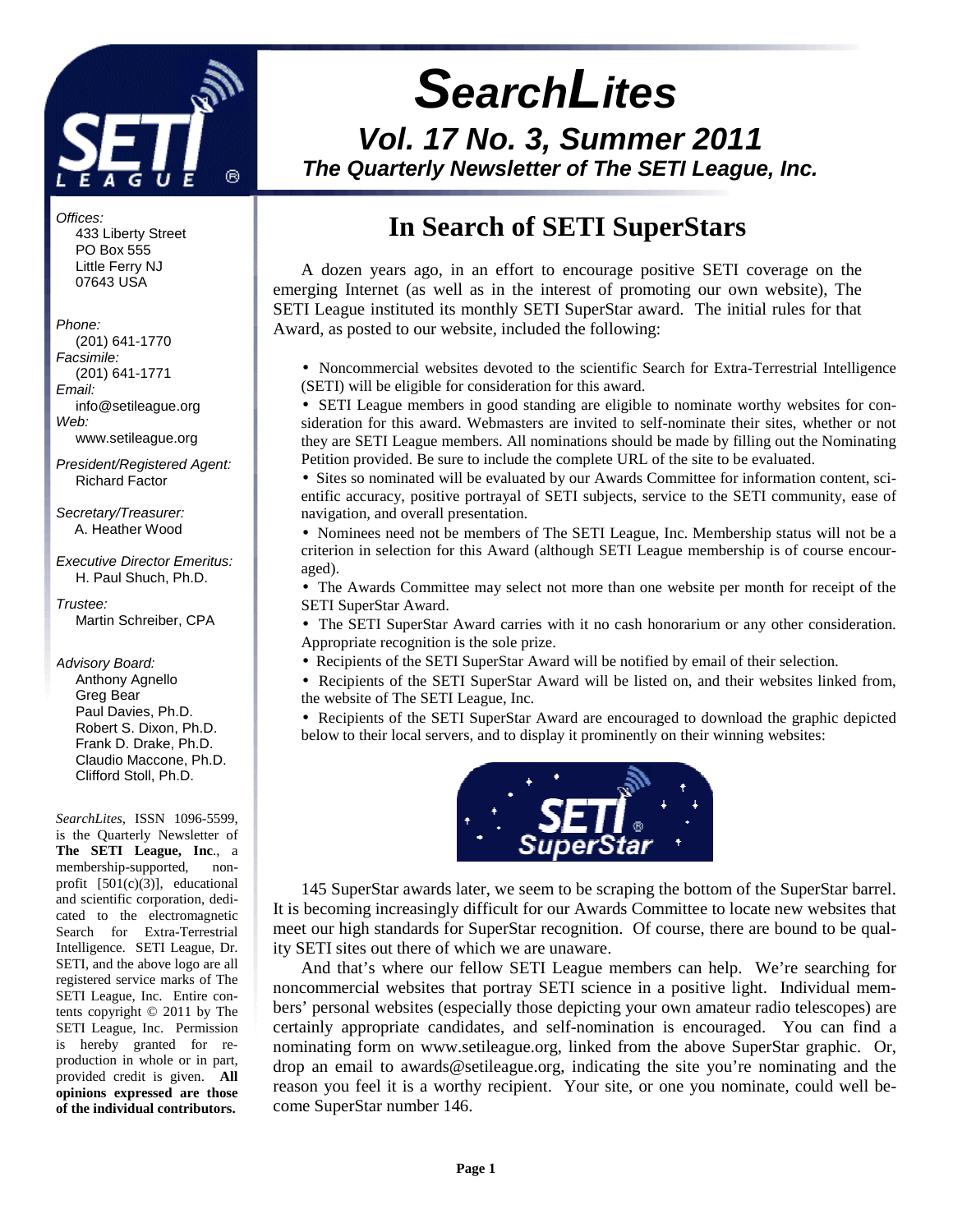# *Guest Editorial:* **Wolves Among the Stars by Adam Frank**

How naïve are we in our thinking about extraterrestrial intelligence and its inclinations? Here we sit, a newly high-tech species, unwittingly broadcasting our existence to anyone (anything?) with a radio receiver. Are we like baby birds chirping away announcing our presence to a galaxy full of predators? At what point do we reassess our assumptions, and our actions, and decide it would be wiser go radio quiet for the time being?

Last spring Steven Hawking made news when he used his Discovery Channel series to opine that getting on the down-low (interstellar communication wise) would be the right choice. In his view,

*If aliens ever visit us, I think the outcome would be much as when Christopher Columbus first landed in America, which didn't turn out very well for the Native Americans.* 

This launched a fury of blog activity both supporting and contradicting Hawking's pessimism. What I did not see in all the hub-bub was much mention of Greg Bear's two tightly-written books - *The Forge of God* and *The Anvil of the Stars* - which deal directly with the issue. Recently I finished rereading the series and it reminded me of the vast assumptions we make in dealing with our place among other intelligences and how little collective thinking has been applied to the issue.

In Bear's story, the Earth is visited not by laserwielding aliens but fully autonomous Von Neuman machines. These are self-replicating interstellar probes that spread out among star systems using the resources they find to generate more versions of themselves. The premise of Bear's fictional Universe is that with the laws of physics keeping interstellar travel slow (it takes a long time to travel among the stars even at near light speed) all intelligent technological species will, essentially, be in the dark about what is out there.

Thus for some cultures the best defense will be a good offense.

The Von Neumann machines of Bear's story are killer probes. Once our stray radio broadcasts are picked up, the probes arrive, try to build more versions of themselves and, essentially, disassemble our planet. No explanations. No monologue of evil intent. Just mindlessly eliminating potential competition and potential threats. Then it's on to the next system.

I leave you to explore Bear's books on your own if you're interested, but what I always found compelling in his story was the relentless logic of Darwinian competition in a Universe governed by speed-of-light travel restriction.

We love to imagine warp drives and worm holes carrying us back and forth among the stars with an ease that looks a lot like intercontinental air travel (and hasn't that been fun these last few weeks!). But if we take the physics we know seriously and don't ask for techo-miracles, then light-speed will remain an upper limit on interstellar civilization building. The kind of psychology needed for interstellar relations in that case could very well tilt "reasonable" species into expecting the worst.

So who does speak for Earth on this issue? Who decides our strategy for dealing with such a large and potentially significant concern.

The answer is "no one."

As David Grinspoon described in a 2007 article for *Seed* magazine, high level discussions on the subject have occurred within the SETI community, but not much beyond. Even among those interested in SETI, the debate has been contentious. John Billingham, a member of the SETI Permanent Study Group (SPSG) of the International Academy of Astronautics, resigned in 2007 because the group refused to take a stand on the issue of so-called active SETI (beaming messages into space). As Billingham put it,

At the very least we ought to talk about it first, and not just SETI people. We have a responsibility to the future well-being and survival of humankind.

So are the stars a warren of wolves or angels? Who decides for us? How do we decide? And, most importantly, when is time to make a decision and act?

**Disclaimer:** The opinions expressed in editorials are those of the individual authors, and do not necessarily reflect the position of The SETI League, Inc., its Trustees, officers, Advisory Board, members, donors, or commercial sponsors.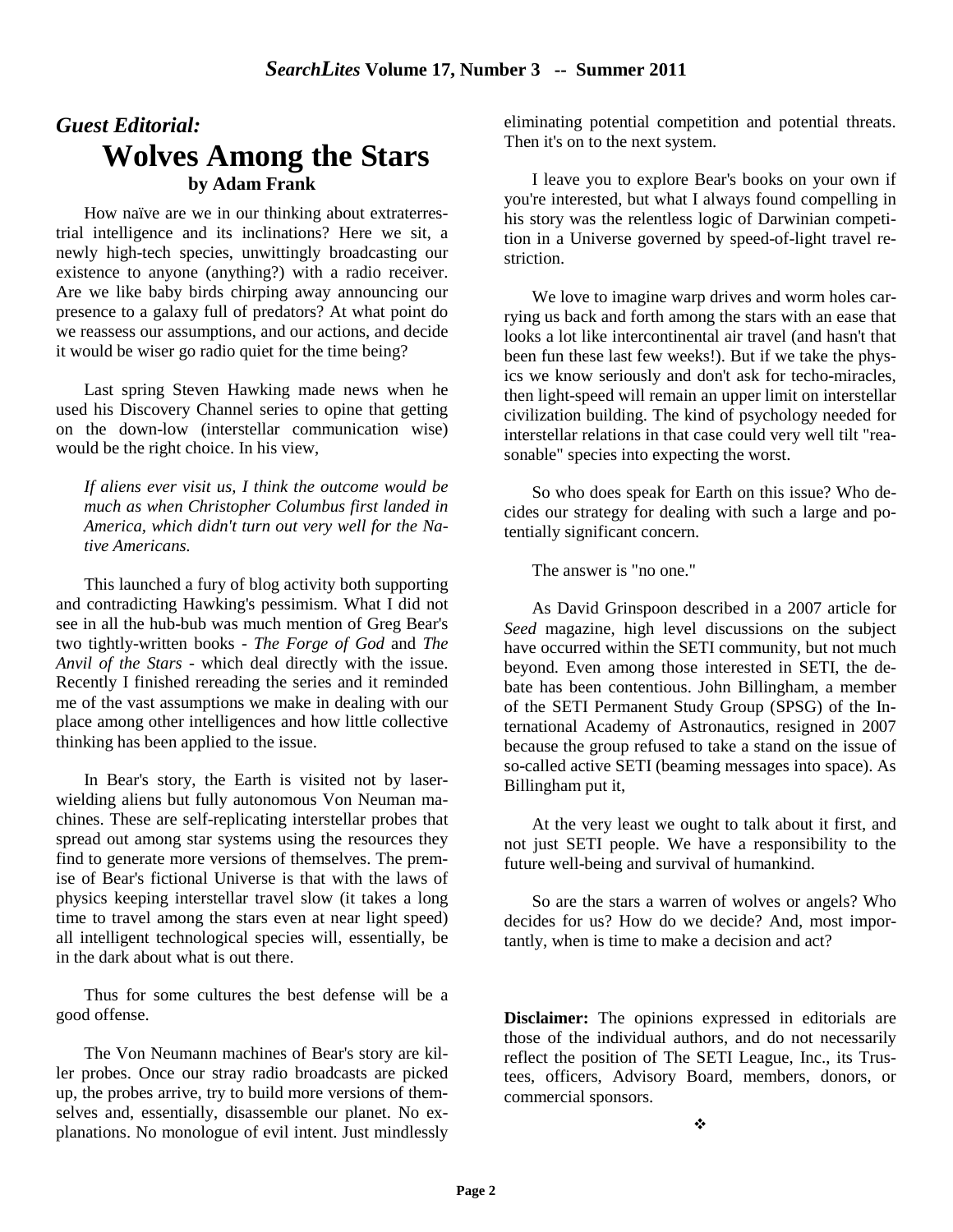### **The Friendly Candy Company By Richard Factor**

When you're at a major trade show such as that of the National Association of Broadcasters (as was I, recently), and you have no specific agenda other than to take a look around and assess the state of the industry and the competition, there's the simplest of strategies. Start at one corner of the hall and wend your way through the aisles and past the stands until you find yourself without further room. At NAB, this would have been impossible due to size and geometry, but I at least was able to do it in one small section, the radio exhibit area. It was more eclectic than one might think. Radio stations use pop-up tents for promotions and beacons on their antenna towers, so it wasn't just broadcast equipment in the narrow sense. Shortly after beginning the trek I found myself face to poster with a stand run by the Federal Communications Commission.

When I was a teenager and new ham operator, the FCC was the source of all blessings and not just a little fear. They were the Government Agency that allowed me to commune with my conspecifics over the radio waves, a privilege accorded only a few and only then after months of arduous study of the Morse Code and radio theory and Law, and only *then* after appearing before the Examining Officer in a Government Building in the bowels of New York City. When we talked over the air, the FCC was the Friendly Candy Company, the Agency whose Sacred Name (not to mention Sacred Initials) might not be Uttered. (I've dropped most of the capital letters since then. The fear remains, but it is largely hypothetical.)

How things have changed! When I found myself at their stand, there was a bowl of chocolates front and center. I helped myself to one, made eye contact with an FCC representative, and indicated my astonishment that I was actually getting something from the government for free.

The FCC representative, by the way, had a name. She was Cecilia Sulhoff, and her business card attested to her dual portfolio: She was the booth manager and an "outreach specialist." She responded to my offhand comment about the free chocolate by saying that she had paid for the chocolate herself, while mentioning that some churl (my characterization, not hers) had come by earlier and actually complained that the taxpayers were paying for the chocolate. Of course I complimented her on her thoughtfulness in providing same, and punctuated the compliment by accepting a second piece. We chatted a bit about antenna towers, and I suddenly remembered that:

I hold an FCC license for my ham radio activities. I am also the trustee of the "club" license for the SETI League, call letters W2ETI. Ham licenses are valid for ten years, and the W2ETI license had very recently expired. I was reminded of same by two organizations who take it upon themselves to keep the number of renewals close to that of (expirations minus deaths), and make a few bucks in the process, but their forms got buried on my desk and the date slipped by. When I say "form," I'm not talking about a single sheet where you check a "please renew" box and write your credit card number. You need to know your special numbers, which you last saw ten years ago, have obviously forgotten, and have hidden away under a decade of accumulated detritus. I lamented this state of affairs to Ms. Sulhoff and she sprung into action. (The convention hall had very high ceilings; if she had literally sprung it would have been OK.)

"We can renew that license right here and now" she told me. And, in an outreach-specialist minute, she handkeyboarded me (and even cellphoned me) through the labyrinthine FCC computerized bureaucracy until I had my numbers, my password, and, finally, my printed acknowledgement of a renewed license in folder. The license itself was received a few days later in the post. (In my youth, this process would have required months!) So, right here and now, I would like to thank Cecilia Sulhoff of the Federal Communications Commission for going to the time and trouble of helping this wayward (and expired) mendicant solve his Problem, and also for putting the (literally) "Friendly Candy Company" in a good light with this and probably many more taxpayers. If I were a Congresscritter and asked to vote positively on a Special Appropriation to provide reimbursement to Ms. Sulhoff for the bags of Hershey's Miniatures, I would surely do so.

Which leaves us with just a few questions:

**Why** doesn't the FCC just send a form with a check box to "please renew my license" and a place to put in a credit card number?

**Why** does the license expire in the first place? Why not just send a post card whenever they can afford it asking you if you're alive or dead?

**Why**, when Google can afford to give you a gigabyte of free email storage, does the FCC need to charge to *keep* you in a database, the entirety of which (for half a million people!) requires less than that?

Answer: We're so used to doing things monthly, quarterly, annually, biennially, or even once per decade, that nobody seems to think that doing something once and forever is enough! Hence the desk full of accumulated detritus.

*I Had a Problem.*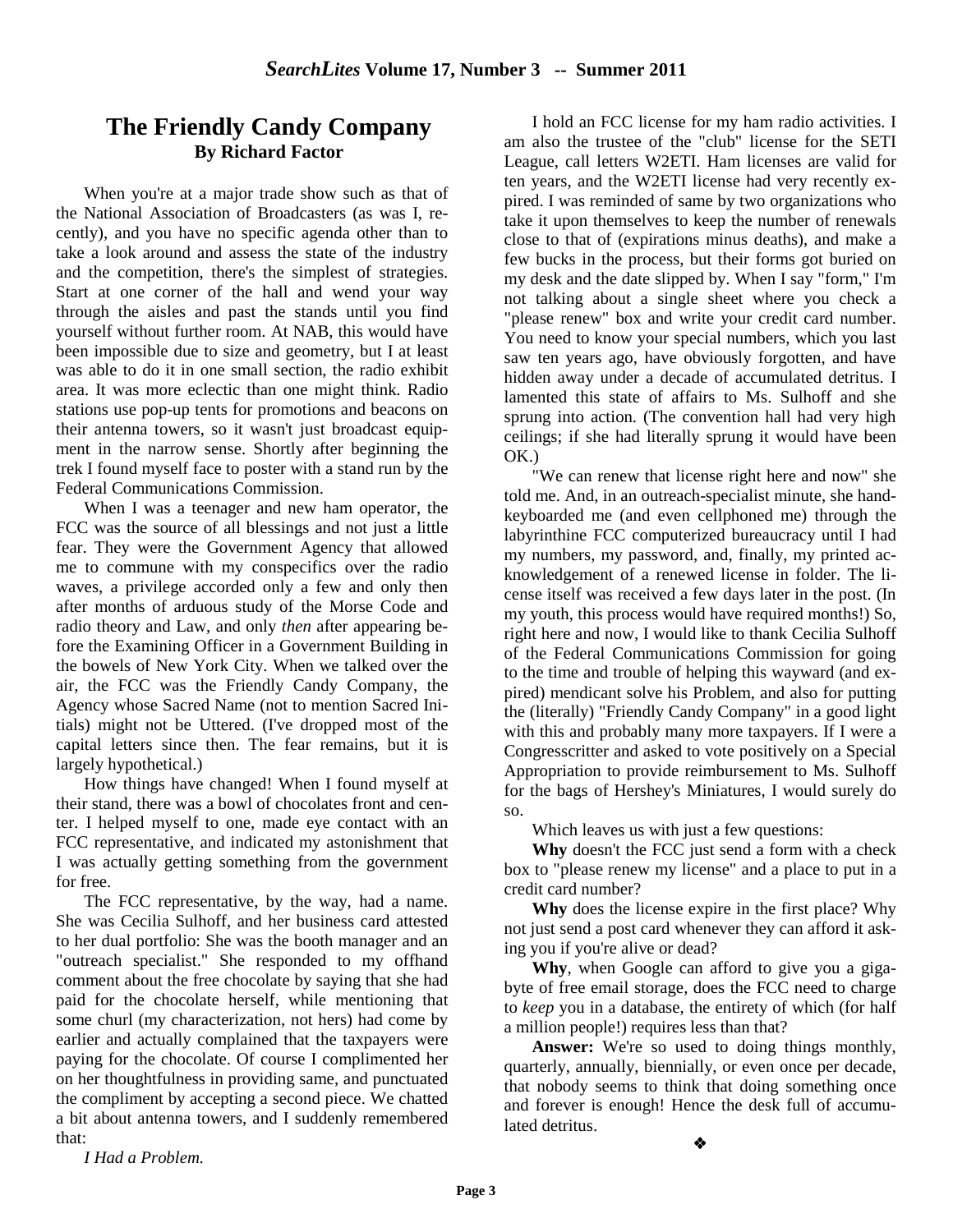# *Ask Dr. SETI ®*  **Is My LNA Oscillating?**

#### **Dear Dr. SETI:**

 My *system has been acting strangely for a while, so took the Head End electronics down, pulled out the LNA (Radio Astronomy Supplies, 28 dB gain), and set it up on my bench. When I have the LNA input terminated in a good 50 ohm terminator, I get -36 dBm out of the LNA as measured on my HP Power Meter and 8484 sensor. I don't see anything on my spectrum analyzer, but it only goes to 1.5 GHz so it my be oscillating at a higher frequency. The power supply is solid and quiet. Question - What should I see on a terminated LNA that is working right?* 

*Jim, California* 

#### **The Doctor Responds:**

The output of any properly terminated amplifier is simply broadband noise. The power level of that noise equals the input noise power, amplified by the amplifier's gain. The input noise power is in turn the thermal noise generated by the terminating resistor, added to the internal noise of the amplifier (that is, its Noise Figure or Noise Factor). So, let's calculate:

As a first order approximation, let's consider the amplifier's noise figure to be near zero. That is, its internally generated noise is negligible -- it is a *Low Noise* amplifier, after all. So, all we have to do now is calculate the noise generated by your dummy load resistor. (Note that, in this context, dumb is appropriate...)

Let's consider that load resistor to be a thermal black body. Boltzmann's Law says its noise power (in watts) equals kTB. In this equation, k is Boltzmann's Constant (1.38 x 10^- 23 Joules/Kelvin). T is the physical temperature of the black body, in Kelvins (for lab temperature, you can assume 300K). And B is the bandwidth in which the noise power is being measured, in Hz (that is, cycles per second).

Invoking unit analysis, we can prove that the Boltzmann equation is dimensionally consistent:

 $kTB = (Joules/Kelvin)$  x  $(Kelvins)$  x  $(Cycles/Sec)$  $=$  (Joules/Sec)  $=$  Watts

Now, since you're measuring noise with an HP 8484 power sensor, whose passband is 10 MHz to 18 GHz, you might assume the bandwidth B to use in this calculation to be about 18 GHz. But, remember that the power sensor is going to be placed at the *output* of an amplifier with a much more modest bandwidth. Thus, the only part of the load resistor's noise power that counts is that part within the LNA's passband. Let's say your LNA passes frequencies from 1.3 to 1.7 GHz. That's a 400 MHz bandwidth, which is what we'll use for B in Boltzmann's Equation.

OK, let's calculate. Noise power Pn (coming out of the load resistor, in the amplifier's passband) is kTB

 $Pn = kTB$ 

Pn = (1.38 x 10^-23 J/K) x (300 K) x (400 x 10^6 Hz)  $Pn = (1.66 \times 10^{(-12)})$  watts = 1.66 x 10<sup> $(-9)$ </sup> mW

Converting to logarithmic measure, that's a power level of -88 dBm.

This is the noise power that gets amplified by your LNA. Your LNA has 28 dB of gain, so the -88 dBm of noise, after being amplified, comes out of the amplifier at a level of -60 dBm.

OK, now the noise you're seeing on the power meter is - 36 dBm, which is a whopping 24 dB stronger than the noise you should be seeing. That's a power level about 250 times higher than it should be. From this, I conclude that, yes, your amplifier is probably oscillating.

How's that for a long answer to a simple question? My main point is, the noise power coming out of a properly operating amplifier is entirely calculable (and, now, you know how to calculate it).

#### **Editor's Note:**

*Dr. SETI thanks Kevin Murphy, ZL1UJG, for pointing out a glaring mathematical error in an earlier version of this column.* 

#### **Did We Transmit on the Wrong Frequency?**

#### **Dear Dr. SETI:**

*My question concerns why the "Arecibo Message" was transmitted at 2380 MHz. Everything I've read indicates that the "water hole" for listening to potential messages is at 1420 MHz. If we decide messages would be at 1420, why would be purposefully transmit at 2380? Was there a specific reason why this frequency was selected?* 

*David Ritchey, James S. McDonnell Planetarium, Saint Louis*

#### **The Doctor Responds:**

David, the short answer to your question is: that's the frequency on which the existing radar transmitter at Arecibo operated.

A longer answer would involve considering the true purpose of the Arecibo transmission. Let's put it in historical perspective. Think back to November 1974. The Apollo program had ended two years prior. US military involvement in Viet-Nam had just wound down a year ago, and the fall of Saigon was five months ahead. The OPEC oil embargo had ended eight months earlier, but the US economy was still reeling from soaring energy costs. Against this backdrop, the Arecibo Observatory had just undergone a massive renovation, its halfinch galvanized steel mesh replaced with a precision surface to allow higher frequency operation at greater efficiency, at a not insignificant cost. The funding agencies (National Science Foundation and Associated Universities) wanted to garner some favorable publicity to encourage continued public support, so they staged a dedication ceremony. Central to that ceremony was a symbolic transmission to the stars, using the existing 2380 MHz high power radar transmitter actually designed not for interstellar communications at all, but rather for surface studies of the Moon and Venus. The transmission's target was the cluster of stars that just happened to be overhead at the time of the ceremony. Those stars being some 25,000 light years away, there was really no expectation that anyone at the receiving end would actually receive or decode the message (in fact, there was no good reason to believe any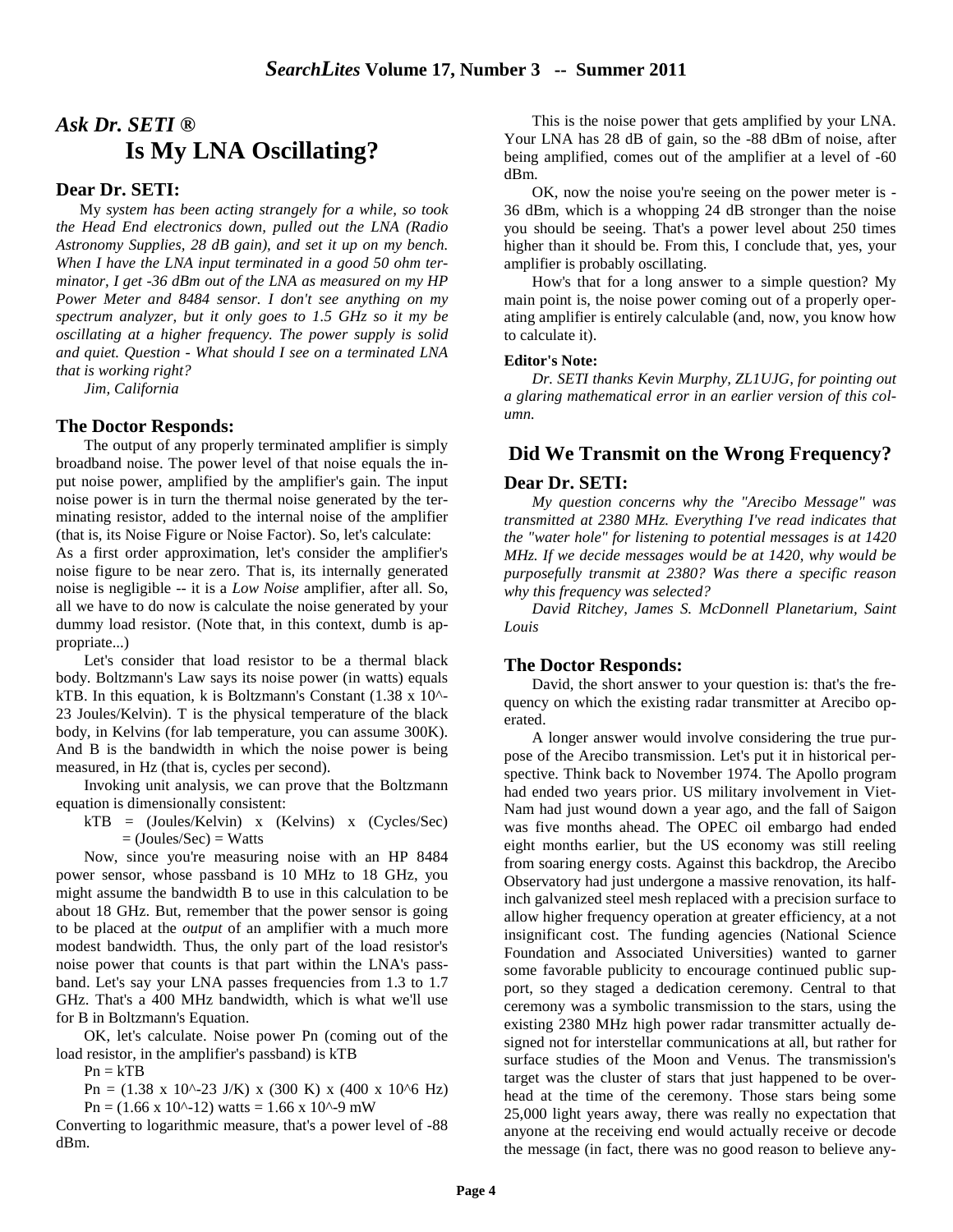body was home at the target stars at all). This was a publicity stunt, pure and simple.

 If the Arecibo Message was transmitted on the wrong frequency, toward the wrong target too far away, exactly who was its intended audience? I believe the transmission was a powerful message to humans, about our place in the cosmos. And it's become a landmark in human history, widely portrayed in popular culture and much discussed by all, despite its limited scientific value.

 So, to that extent, the Arecibo Message transmission has been received, and was a resounding success.

# **Minutes of the Seventeenth Annual Membership Meeting 24 April 2011, SETI League Headquarters, Little Ferry, NJ**

#### • **Call to Order**

The meeting was convened at 13:01 hours EDT, in the Library at SETI League Headquarters, Little Ferry NJ, by Executive Director Emeritus Dr. H. Paul Shuch. Three SETI League members in good standing present. Our Bylaws requiring one percent of the current membership to be in attendance for the conduct of SETI League business, the above represents a quorum.

#### • **Minutes of 2010 Membership Meeting**

The Minutes of the 2010 Membership Meeting having been previously posted to The SETI League's World Wide Web site, the following correction was requested by Richard Factor: under New Business, 1. Web Server, DSL should read Cable. par A motion was then passed to accept the minutes as amended.

#### • **Treasurer's Report**

Presented jointly by the Executive Director and the Secretary/Treasurer, covering the calendar year 2010 (as efiled).

- 1. Revenues: Dues and Contributions \$22,733, Interest Income \$8, Total \$22,741.
- 2. Expenses: Educational/Scientific Programs \$16,222, Management/General \$2,666, Fundraising \$1,050, Total \$19,939.
- 3. Revenues minus Expenses: \$2,803.
- 4. End of 2010, SETI League account balances equalled \$10,981. 2008 beginning net assets \$8,178.
- 5. 2010 Budget: Projected Revenues \$20,020, Program Expenses \$17,000, Management/General Expenses \$4,600, Fundraising Expenses \$1,400, Projected deficit (\$1,981), Projected Ending Balance \$9,000.
- 6. This report was accepted by those present.

#### • **Executive Director's Report**

The Executive Director's annual report of Program Service Accomplishments having been previously posted to

The SETI League's World Wide Web site, a motion was passed to accept the report as published.

#### • **Committee Reports**

#### **EME Committee**

Report by station trustee Richard Factor. The EME beacon remains off the air. The yagis are damaged beyond economic repair. It is hoped to replace them with a dish. The station license has been renewed.

#### **Awards Committee**

Awards Committee chairman David Ocame being absent, executive director H. Paul Shuch announced that this year's Giordano Bruno Award was made to Christian Monstein. This year's Orville N. Greene Award was made in memoriam to Dr Malcolm Raff. A phone call was made to his widow, Connie Woods, to advise her of the award. Twelve websites have been given the SETI SuperStar award this year. More nominations are requested from the members. Paul will note this in the next issue of *SearchLites* 

#### • **Old Business**

*.*

#### 1. **Very Small Array**

Executive Director Emeritus H. Paul Shuch reports that the project is on hold, due to lack of funding.

#### 2. **Mid-Year Renewal Letter**

Secretary/Treasurer Heather Wood will mail out a mid-year appeal to lapsed members.

#### 3. **Annual Report**

The SETI League's 2010 Annual Report is available to members via the website, in Portable Document Format (PDF).

#### 4. **Web Server**

President Richard Factor reports that the website will migrate to a new server sometime soon. Richard will look into the archiving facilities offered by Google Groups.

#### • **New Business**

- 1. The book "Searching for Extraterrestrial Intelligence," edited by H. Paul Shuch has just been published by Springer Verlag. All contributing authors have agreed that any resulting royalties will accrue to The SETI League, Inc. A motion was made and passed to allow the executive director to draw upon such royalties to offset SETI related travel expenses.
- 2. The meeting reaffirmed the commitment of the membership to searching for extraterrestrial intelligence.
- 3. **Next Meeting**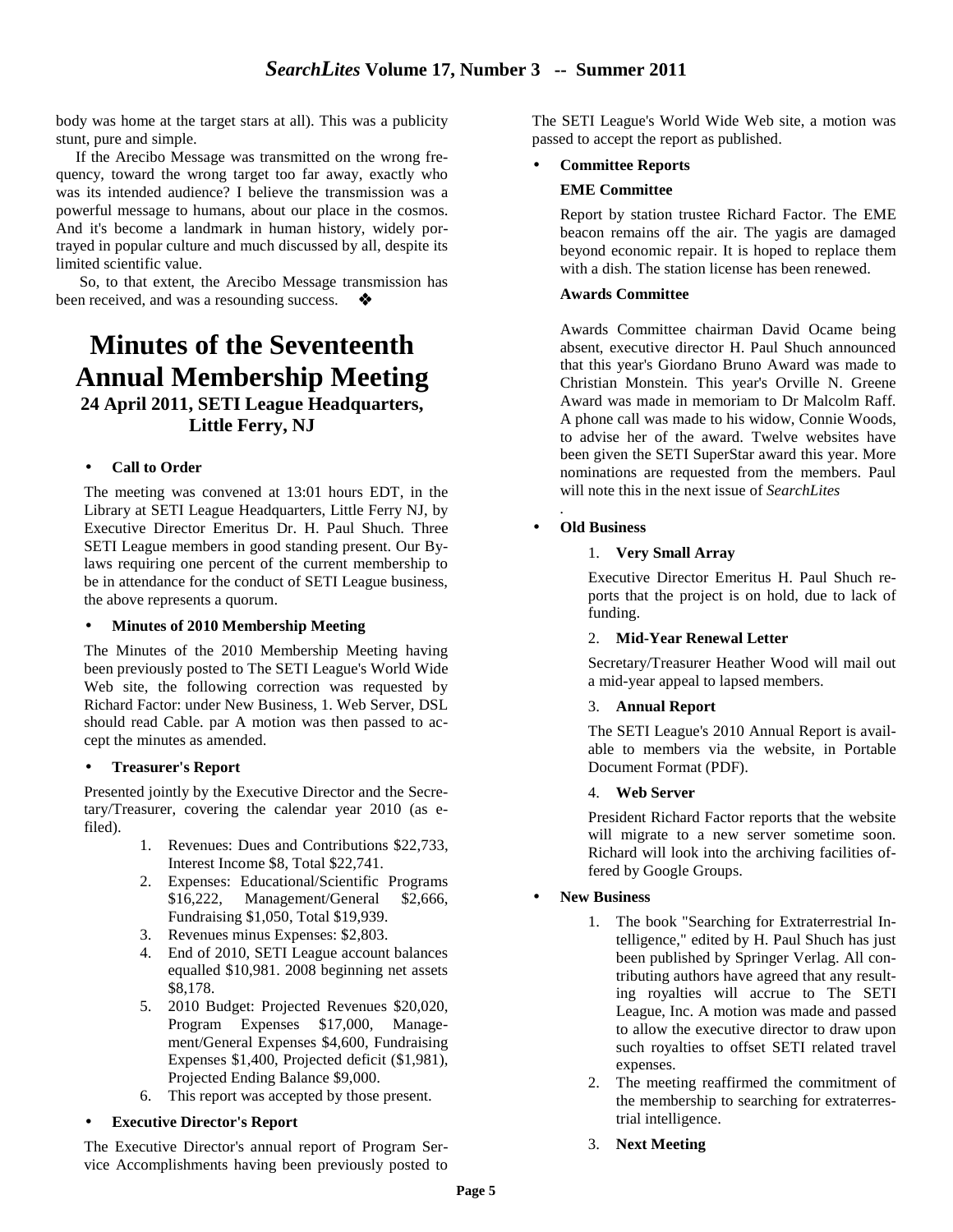The next Annual Meeting will be held at the same venue. The date of Sunday 22 April 2012 has been tentatively approved. The meeting will be at 1300 hours EDT, to be followed immediately by the Board of Trustees meeting. The date and time will be announced to the membership via the website and newsletter.

#### • **Good and Welfare**

o The membership was apprised of the Executive Director Emeritus' new venture, a Sport Aviation flight school.

#### • **Adjournment**

The Annual Membership Meeting was adjourned by the Executive Director Emeritus at 13:35 hours EDT on 24 April 2011. A Regular Board of Trustees meeting followed.

#### **Business Transacted by Board of Trustees:**

#### 1. **Quorum Call**

Trustees and Officers present: A. Heather Wood, Richard Factor, H. Paul Shuch Trustees and Officers absent: Martin Schreiber A quorum is present.

#### 2. **Election of Officers**

The following slate of officers was retained for a one-year term:

President - Richard Factor, serving without compensation.

Secretary/Treasurer - A. Heather Wood Executive Director Emeritus - H. Paul Shuch, serving on a volunteer basis.

#### 3. **Registered Agent**

The New Jersey Division of Revenue requires that we designate a Registered Agent to execute certain state documents. Richard Factor was previously appointed to this post, and has agreed to continue serving in this capacity for an additional year.

#### 4. **Personnel matters**

- 1. In executive session, the Secretary/Treasurer's annual performance review was completed.
- 2. In executive session, the Board of Trustees voted to continue costsharing of Executive Director Emeritus' health insurance premiums, as an administrative expense, pending availability of funds and subject to periodic review. Dr. Shuch abstaining.

#### 5. **Advisory Board**

Establishment of a secure email alias, to permit the Executive Director Emeritus to communicate with Advisory Board members on an occasional basis, was previously authorized. Richard Factor will explore implement this function upon activation of the new Web server.

#### 6. **Bank Fees**

Fees charged for our various bank accounts were discussed. The Secretary/Treasurer will explore alternatives for reducing credit card fees.

#### 7. **Adjournment**

The Board of Trustees meeting was adjourned at 13:55 EDT.

Respectfully submitted, A. Heather Wood, Secretary  $\cdot$ 

# **Event Horizon**

SearchLites readers are apprised of the following conferences and meetings at which SETI-related information will be presented. League members are invited to check our World Wide Web site (www.setileague.org) under *Event Horizon*, or email to us at info@setileague.org, to obtain further details. Members are also encouraged to send in information about upcoming events of which we may be unaware.

**May 27 - 30, 2011**: Dr. SETI concert at *Balticon 45*, Hunt Valley, MD.

**June 17, 2011**: Dr. SETI presents *Sing a Song of SETI* at Delaware Valley Amateur Astronomers, Plymouth Meeting, PA.

**June 27 - 30, 2011**: *Third IAA Symposium on Searching for Life Signatures*, St. Petersburg, Russia.

**August 17 - 21, 2011**: Renovation 69th World Science Fiction Convention, Reno NV.

**October 3 - 7, 2011**: *62nd International Astronautical Congress*, Cape Town, South Africa.

**April 21, 2012, 0000 UTC - 2359 UTC**: Thirteenth annual SETI League Ham Radio QSO Party: 3.551, 7.0309, 7.2039, 14.084, 14.204, 21.306, and 28.408 MHz.

**April 22, 2012**: Eighteenth SETI League Annual Membership Meeting, Little Ferry NJ.

**August 30 - September 3, 2012**: Chicon 7 70th World Science Fiction Convention, Chicago IL.

**September 2012 (dates TBA)**: *Sixth International Congress for Radio Astronomy* , Medicina, Italy.

**October 1 - 5, 2012**: *63rd International Astronautical Congress*, Naples, Italy.

**April 20, 2013, 0000 UTC - 2359 UTC**: Fourteenth annual SETI League Ham Radio QSO Party: 3.551, 7.0309, 7.2039, 14.084, 14.204, 21.306, and 28.408 MHz.

**April 21, 2013**: Nineteenth SETI League Annual Membership Meeting, Little Ferry NJ.

**October, 2013 (dates TBA)**: *64th International Astronautical Congress*, Beijing, China.

**April 19, 2014, 0000 UTC - 2359 UTC**: Fourteenth annual SETI League Ham Radio QSO Party: 3.551, 7.0309, 7.2039, 14.084, 14.204, 21.306, and 28.408 MHz.

**April 20, 2014**: Nineteenth SETI League Annual Membership Meeting, Little Ferry NJ. ❖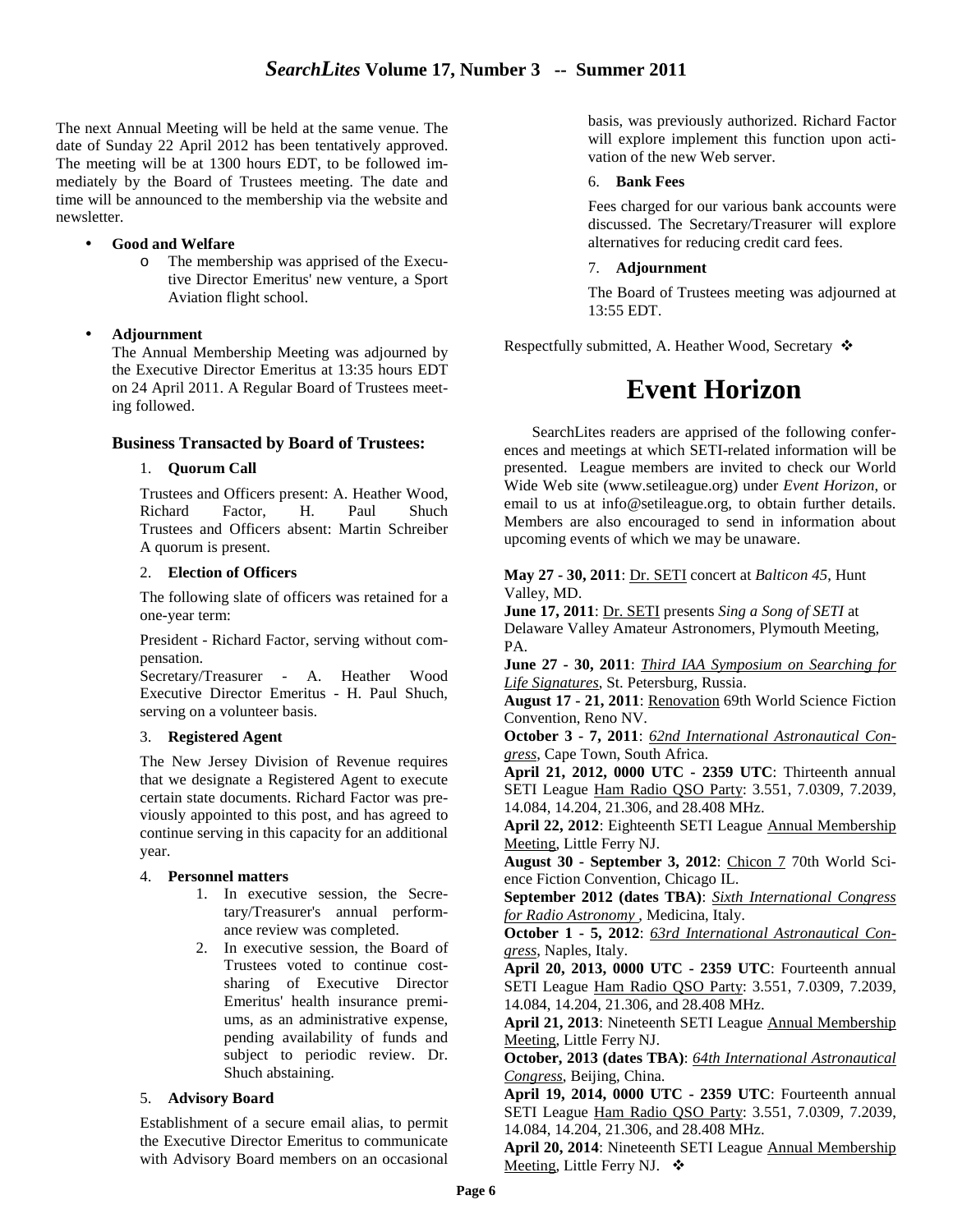#### *Book Review*

## **Searching for Extraterrestrial Intelligence: SETI Past, Present, and Future**

Reviewed by Keith Cooper From Astronomy Now Online, used by permission

**Editor:** H Paul Shuch **Publisher:** Springer-Praxis **ISBN:**978-3-642-13195-0 **Price:** £53.95 (Hb) 538pp

Among the books on my desk at home is a copy of Iosif Shklovskii and Carl Sagan's Intelligent Life in the Universe, which was the first ever popular science book published about SETI, in 1966. It is fascinating to see how much has changed, and how much hasn't changed, with the arrival of this hefty tome nearly half a century later. Edited by the SETI League's H Paul Shuch, SETI: Past Present and Future features essays, articles and technical treatises from 26 experts in the field, including the SETI Institute's Jill Tarter and Seth Shostak, former head of NASA's SETI programme John Billingham, astronomer Claudio Maccone, science fiction writers David Brin and Stephen Baxter, anthropologist Kathryn Denning, and many others.

The book is split into three sections: 'The Spirit of SETI Past', 'The Spirit of SETI Present' and 'The Spirit of SETI Future'. A few of the chapters are highly technical and mathematical, but the vast majority are accessible to the intelligent layman. As Shuch says in his preface, "We, the authors, invite you to seek your own level of comfort, and then to challenge yourself, to reach beyond it."

Some chapters have been published elsewhere, but most are new (to this reviewer). The best chapters include overviews of Project Cyclops and the mystery of the 'Wow!' signal by the man who discovered it; excellent pieces about the SETI League's Project Argus and how amateurs can create their own network of radio telescopes; a remarkable history of SETI at NASA by John Billingham; controversial (to some) passages by Alexander Zaitsev on messaging extraterrestrial civilisations; cultural aspects on SETI by Shostak, Denning and Brin; and a delightful surprise in the final pages with a lost letter by one of the founding fathers of the field, the late Philip Morrison.

It's pricey, but if you have a serious interest in SETI, this book provides the wide, eye-opening overview that other books lack. A must buy.